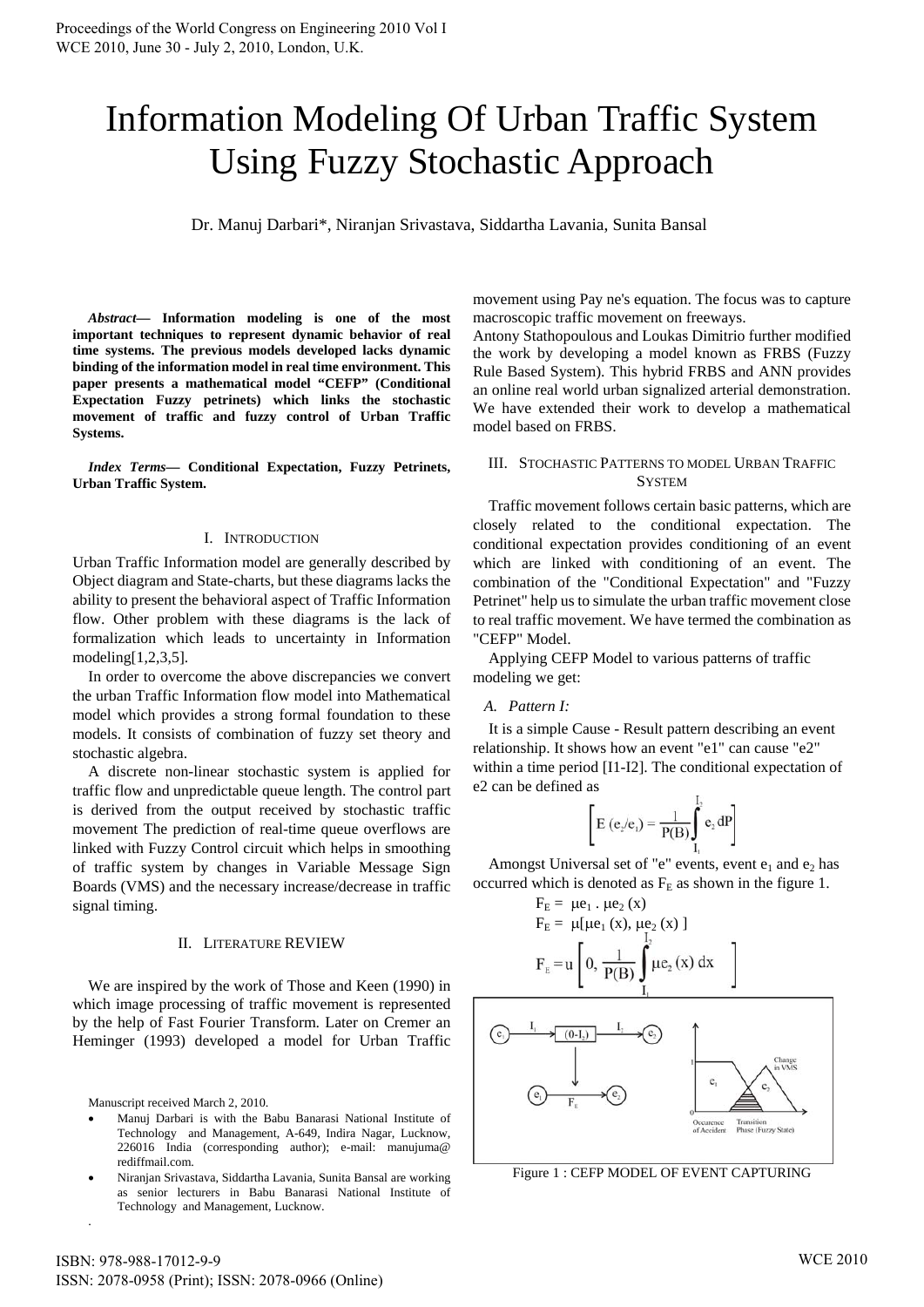Proceedings of the World Congress on Engineering 2010 Vol I WCE 2010, June 30 - July 2, 2010, London, U.K.

There is some fuzzy set condition whether the accident occurred will be cleared within time frame T1 or it requires a longer time than T1 to clear-up, hence "A Diversion" in Variable Message Sign (VMS) Board should be displayed.

#### *B. Pattern II:*

When multiple events occur on temporal conditions, a particular road section is jam with the result traffic is being diverted to multiple path leading to calming of traffic flow.



Figure 2 : Orthogonal Representation of Petri-nets

To model multiple occurrences of an event we extend our representation to orthogonal modeling specification. Each of these events and places are interlinked with each other forming a discrete random set of activity generation. We will be using Discrete Random Fuzzy Homomorphism property of our CEFP Model[4,6,8] which helps in finding out the real time simulation of traffic with respect to cascading of events. Under some situations the traffic diversion of every road junction may not be required for this situation we have to find out the conditional expectation given as:

E ( e | x) (w) = E ( e | { 
$$
\eta = e_n
$$
}) if  $\eta$  (w) =  $e_n$   
where n = a, b, c, d, e, .........h

Applying Fuzzy constraints to the above discrete equation we obtain.

$$
E = \sum (E(e|\{\eta = e\}). \ E(e|\{\eta = e_b\}..... \ E(e|\{\eta = e_h\})).
$$

The branching of events is given as :  $H$  (Ea, Eb, ........ Eh) = H (PE<sub>a</sub>, PE<sub>b</sub>) + p EA (

$$
H (E_a, E_b, .... E_h) = H (p_{Ea}, p_{Eb}) + p_{EA} \left( \frac{p_{Ea}}{e_a} + \frac{p_b}{e_b} + ... \frac{p_h}{e_h} \right) + ...
$$
  

$$
p_{Eb} \left( \frac{p_a}{e_a} + \frac{p_b}{e_b} + ... \right) + ...
$$
  

$$
+ p_{Eb} \left( \frac{p_a}{e_a} + \frac{p_b}{e_b} + ... \right)
$$

 Where H represents a continuous function in all arguments of  $p_a$ ,  $p_b$ ,  $p_c$  ..........  $p_h$ .



We can represent the above situation in cascade of Activity given as  $\chi_1$ ,  $\chi_2$  and  $\chi_3$  representing non-interactive fuzzy sets modeled mathematically as:

Let set A represents overall sequence of Activities which can be represented in Cartesian space as  $X = \chi_1 \times \chi_2 \times \chi_3$ 

Set 'A' is separable into three Non-Fuzzy set called as orthogonal projections:

A = OP 
$$
\chi_1
$$
 (A)  $\chi$  OPr $\chi_2$  (A)  $\chi$  OPr $\chi_3$  (A)  
where :  
 $\mu$ Pr $\chi_1$  (A)  $(\chi_1)$  = max MA  $(\chi_1, \chi_2, \chi_3)$   $\forall \chi_3 \in \chi_3$   
 $\mu$ Pr $\chi_2$  (A)  $(\chi_2)$  = max MA  $(\chi_1, \chi_2, \chi_3)$   $\forall \chi_3 \in \chi_3$ 

The Equations represents membership functions for the orthographic projections of A on universe  $\chi_1$ ,  $\chi_2$  and  $\chi_3$ .

$$
A = OPr \chi1(A) \; \chi OPr \chi2(A) \; \chi OPr \chi3(A)
$$

Where:

$$
\mu_{o} \Pr \chi_{1}(A) (\chi_{1}) = \max_{\chi_{3} \in \chi_{3}} \mu_{A} (\chi_{1,} \chi_{2,} \chi_{3}) \ \forall \chi_{2} \in \chi_{3}
$$
\n
$$
\mu_{o} \Pr \chi_{1}(A) (\chi_{1}) = \max_{\chi_{1} \in \chi_{1}} \mu_{A} (\chi_{1,} \chi_{2,} \chi_{3}) \ \forall \ \chi_{2} \in \chi_{1}
$$
\n
$$
\mu_{o} \Pr \chi_{1}(A) (\chi_{1}) = \max_{\chi_{2} \in \chi_{2}} \mu_{A} (\chi_{1,} \chi_{2,} \chi_{3}) \ \forall \ \chi_{2} \in \chi_{2}
$$

Combing the orthogonal Stochastic Networks and Fuzzy Cycle using Multi attribute measurement factors[9,10]we get a single linear equation as :

$$
Y = A_1 \mathcal{X}_1 + A_2 \mathcal{X}_2 + \dots + A_i \mathcal{X}_i
$$

The above equation helps in generating triangular Fuzzy Numbers which are helpful in generating probabilistic regression analysis given by a matrix " $\chi$ ":

| $\bigcap_{\alpha}pE_{\scriptscriptstyle ab}\,pE_{\scriptscriptstyle ac}pE_{\scriptscriptstyle ab}$ |
|----------------------------------------------------------------------------------------------------|
|                                                                                                    |
| $L$ p $E$ .                                                                                        |

Finally, we are able to derive a composite structure of stochastic petrinets and fuzzy UTS controls given by probabilistic regression equation as:

$$
\left[\begin{array}{c}P\left\{t_i|M\right\}=\frac{wi}{W_1\left(M\right)}\end{array}\right]
$$